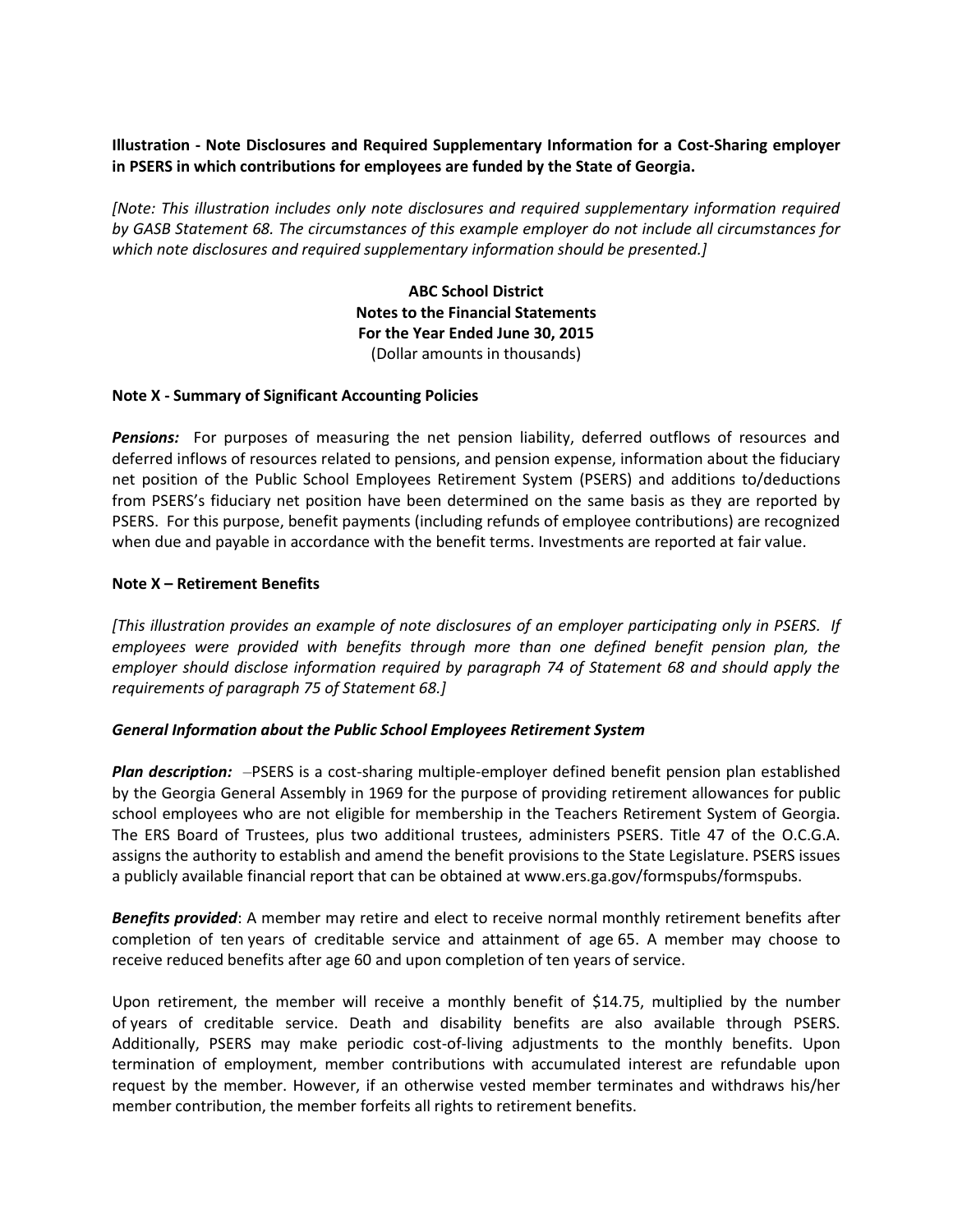*Contributions:* The general assembly makes an annual appropriation to cover the employer contribution to PSERS on behalf of local school employees (bus drivers, cafeteria workers, and maintenance staff). The annual employer contribution required by statute is actuarially determined and paid directly to PSERS by the State Treasurer in accordance with O.C.G.A. §47-4-29(a) and 60(b). Contributions are expected to finance the costs of benefits earned by employees during the year, with an additional amount to finance any unfunded accrued liability.

Individuals who became members prior to July 1, 2012 contribute \$4 per month for nine months each fiscal year. Individuals who became members on or after July 1, 2012 contribute \$10 per month for nine months each fiscal year. The State of Georgia, although not the employer of PSERS members, is required by statute to make employer contributions actuarially determined and approved and certified by the PSERS Board of Trustees.

## *Pension Liabilities and Pension Expense*

At June 30, 2015, the District did not have a liability for a proportionate share of the net pension liability because of the related State of Georgia support. The amount of the State's proportionate share of the net pension liability associated with the District is as follows:

State of Georgia's proportionate share of the Net Pension Liability associated with the District Theory A. A., S. S. A., XXX

The net pension liability was measured as of June 30, 2014. The total pension liability used to calculate the net pension liability was based on an actuarial valuation as of June 30, 2013. An expected total pension liability as of June 30, 2014 was determined using standard roll-forward techniques. The State's proportion of the net pension liability associated with the District was based on actuarially determined contributions paid by the State during the fiscal year ended June 30, 2014.

For the year ended June 30, 2015, the District recognized pension expense of \$X,XXX and revenue of \$X,XXX for support provided by the State of Georgia.

*Actuarial assumptions***:** The total pension liability was determined by an actuarial valuation as of June 30, 2013, using the following actuarial assumptions, applied to all periods included in the measurement:

| Inflation                 | 3.0%                                    |
|---------------------------|-----------------------------------------|
| Salary increase           | N/A                                     |
| Investment rate of return | 7.50%, net of pension plan              |
|                           | investment expense, including inflation |

Mortality rates were based on the RP-2000 Combined Mortality Table set forward one year for males for the period after service retirement, for dependent beneficiaries, and for deaths in active service, and the RP-2000 Disabled Mortality Table set back two years for males and set forward one year for females for the period after disability retirement.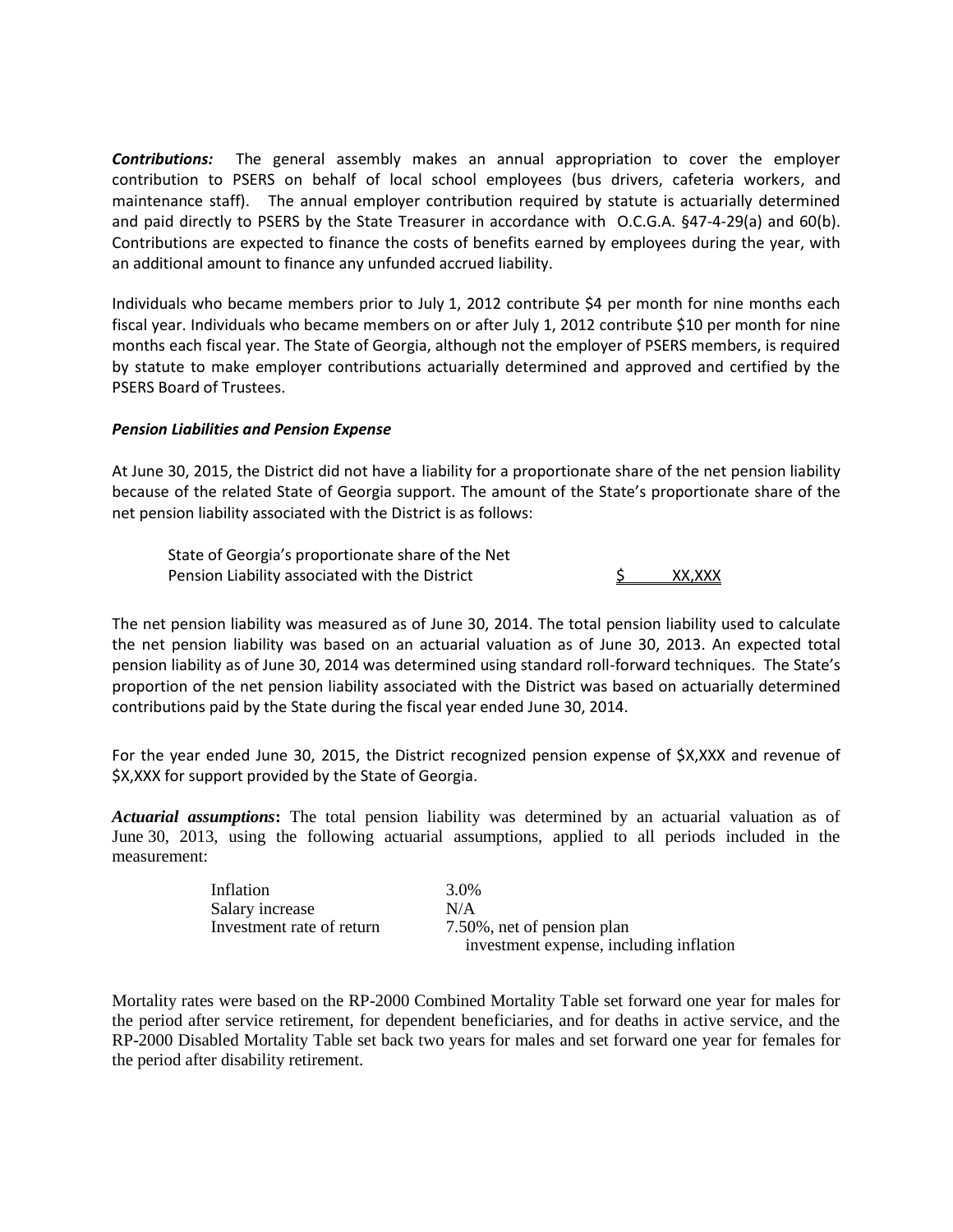The actuarial assumptions used in the June 30, 2013 valuation were based on the results of an actuarial experience study for the period July 1, 2004 – June 30, 2009.

The long-term expected rate of return on pension plan investments was determined using a log-normal distribution analysis in which best-estimate ranges of expected future real rates of return (expected returns, net of pension plan investment expense and inflation) are developed for each major asset class. These ranges are combined to produce the long-term expected rate of return by weighting the expected future real rates of return by the target asset allocation percentage and by adding expected inflation. The target asset allocation and best estimates of arithmetic real rates of return for each major asset class are summarized in the following table:

**Long-term**

| Asset class                           | <b>Target</b><br>allocation | Long-term<br>expected real<br>rate of return* |  |
|---------------------------------------|-----------------------------|-----------------------------------------------|--|
| Fixed income                          | 30.00%                      | 3.00%                                         |  |
| Domestic large stocks                 | 39.70                       | 6.50                                          |  |
| Domestic mid stocks                   | 3.70                        | 10.00                                         |  |
| Domestic small stocks                 | 1.60                        | 13.00                                         |  |
| International developed market stocks | 18.90                       | 6.50                                          |  |
| International emerging market stocks  | 6.10                        | 11.00                                         |  |
| Total                                 | 100.00%                     |                                               |  |

\* Rates shown are net of the 3.00% assumed rate of inflation

*Discount rate*: The discount rate used to measure the total pension liability was 7.50%. The projection of cash flows used to determine the discount rate assumed that plan member contributions will be made at the current contribution rate and that employer and nonemployer contributions will be made at rates equal to the difference between actuarially determined contribution rates and the member rate. Based on those assumptions, the pension plan's fiduciary net position was projected to be available to make all projected future benefit payments of current plan members. Therefore, the long-term expected rate of return on pension plan investments was applied to all periods of projected benefit payments to determine the total pension liability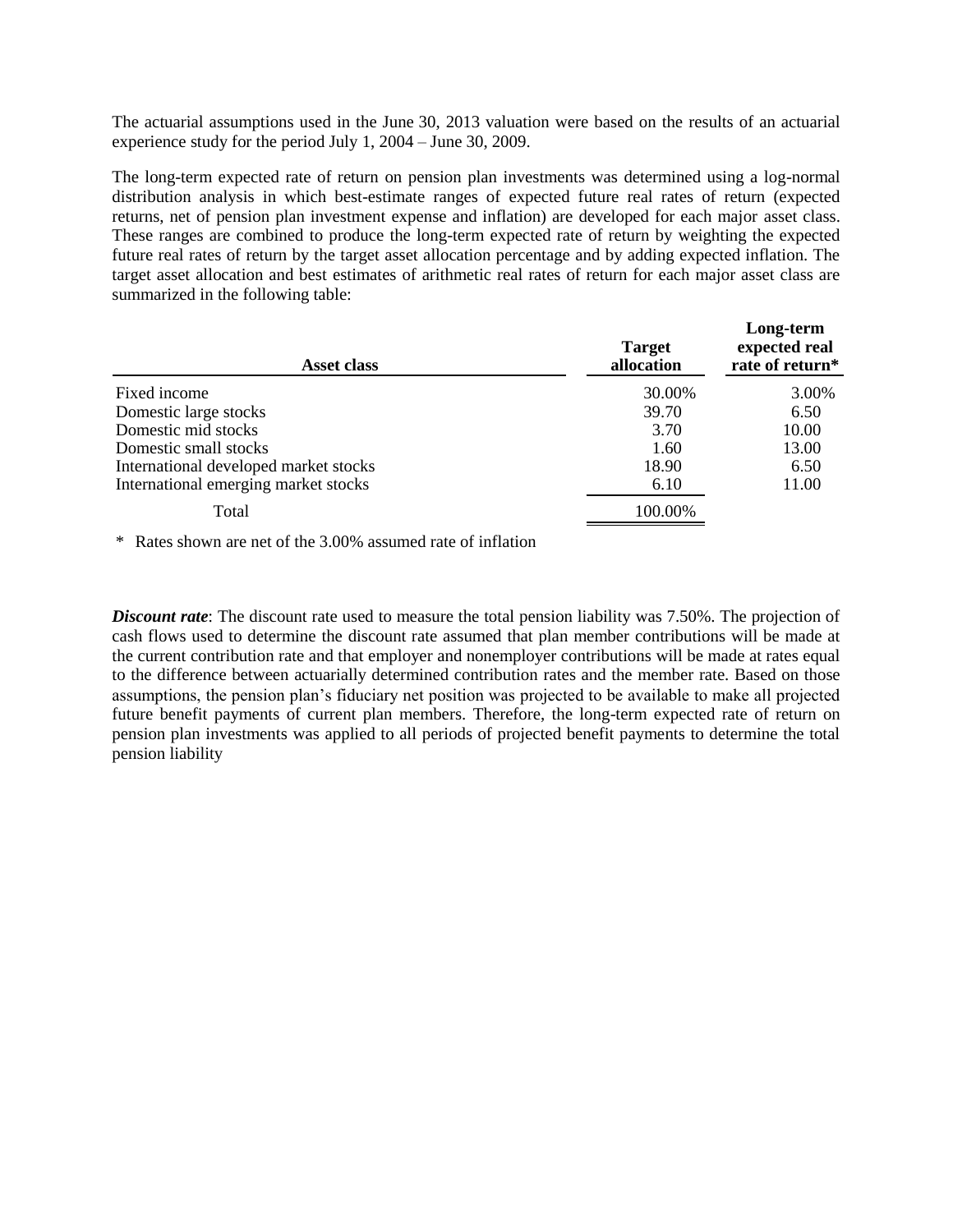# **ABC School District Required Supplementary Information Schedule of Proportionate Share of the Net Pension Liability Public Schools Employees Retirement System For the Year Ended June 30** (Dollar amounts in thousands)

|                                                                                                                | 2015         |
|----------------------------------------------------------------------------------------------------------------|--------------|
| District's proportion of the net pension liability                                                             | X.XXX%       |
| District's proportionate share of the net pension liability                                                    | \$<br>0      |
| State of Georgia's proportionate share of the net pension<br>liability associated with the District            | XX,XXX       |
| Total                                                                                                          | \$<br>XX,XXX |
| District's covered-employee payroll                                                                            | \$<br>XX,XXX |
| District's proportionate share of the net pension liability<br>as a percentage of its covered-employee payroll | N/A          |
| Plan fiduciary net position as a percentage of the total<br>pension liability                                  | 88.29%       |

*Note: Schedule is intended to show information for the last 10 fiscal years. Additional years will be displayed as they become available.*